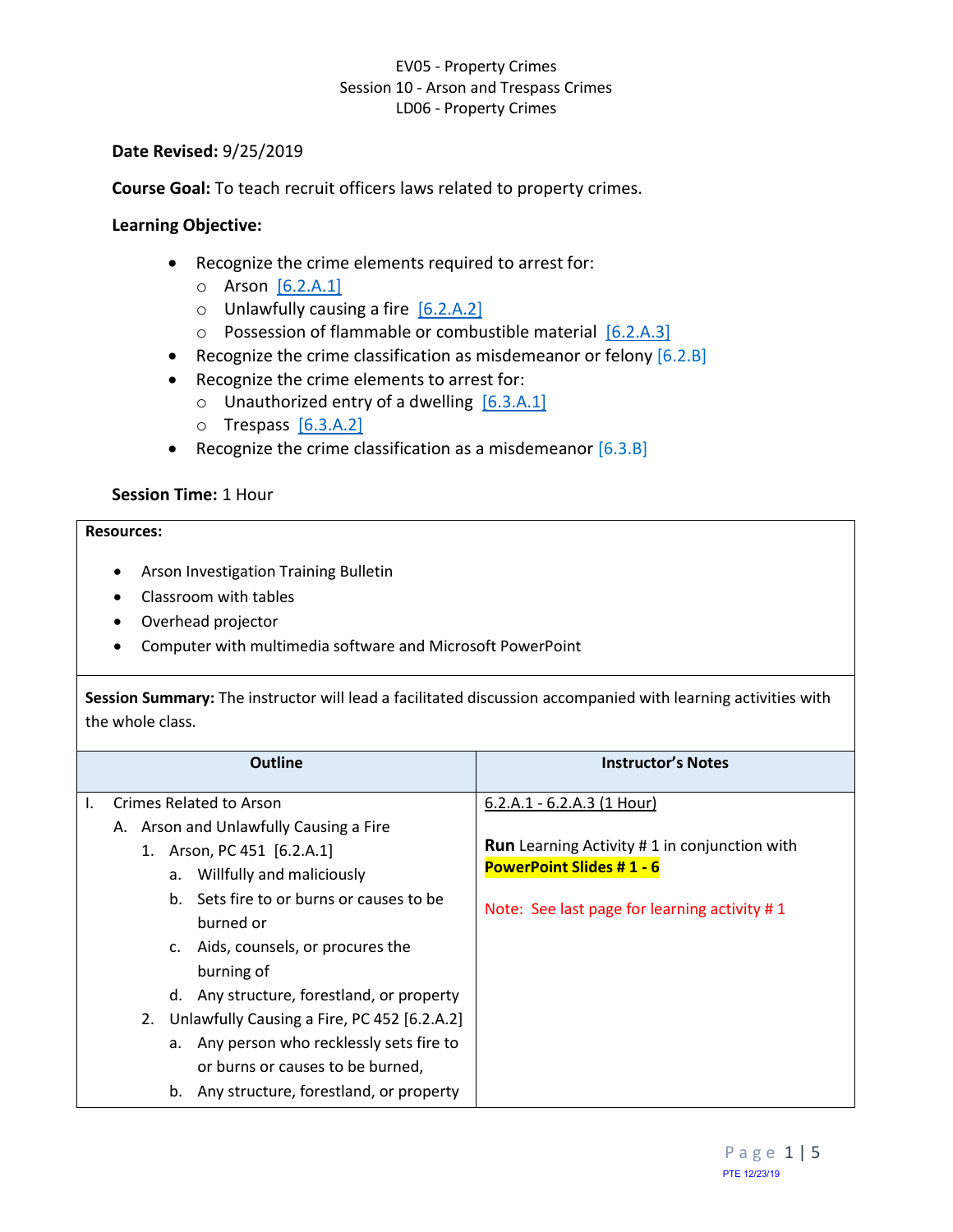<span id="page-1-2"></span><span id="page-1-1"></span><span id="page-1-0"></span>

|     |    | Both are felonies [6.2.B]<br>3.                         |                                                          |
|-----|----|---------------------------------------------------------|----------------------------------------------------------|
|     |    | Unlawfully causing fire to own property is<br>4.        |                                                          |
|     |    | misdemeanor unless there is injury or                   |                                                          |
|     |    | other structures damaged                                |                                                          |
|     |    | B. Possession of Flammable or Combustible               |                                                          |
|     |    | Material, PC 453(a) [6.2.A.3]                           |                                                          |
|     |    | 1. Elements                                             |                                                          |
|     |    | a. Possession or manufacture or disposal                |                                                          |
|     |    | of a flammable or combustible                           |                                                          |
|     |    | material or substance, or any                           |                                                          |
|     |    | incendiary device in an arrangement                     |                                                          |
|     |    | or preparation                                          |                                                          |
|     |    | b. With intent to willfully and maliciously             |                                                          |
|     |    | use such material, substance, or                        |                                                          |
|     |    | device                                                  |                                                          |
|     |    | To set fire to or burn any structure,<br>$\mathsf{C}$ . |                                                          |
|     |    | forestland, or property                                 |                                                          |
|     |    | 2. Felony                                               |                                                          |
|     |    | Incendiary device is a non-commercially<br>3.           |                                                          |
|     |    | manufactured device                                     |                                                          |
|     |    |                                                         |                                                          |
| II. |    | <b>Crimes Related to Trespassing</b>                    |                                                          |
|     |    | A. Unauthorized Entry of Property, PC 602.5             | TTS 6.3.A.1 - 6.3.A.2 (1 Hour)                           |
|     |    | [6.3.A.1]                                               |                                                          |
|     |    | Elements<br>1.                                          | <b>PowerPoint Slides #7 - 11</b>                         |
|     |    | Any person, other than a public officer<br>а.           | • Show first video                                       |
|     |    | or employee in the course of                            | Shows suspect enter woman's home several<br>O            |
|     |    | employment                                              | times without permission to wear her                     |
|     |    | Who enters or remains                                   | lingerie.                                                |
|     |    | In a noncommercial dwelling house,<br>c.                | • Allow the recruits to discuss the video and            |
|     |    | apartment, or other such place                          | determine what crimes(s) may be involved at that         |
|     |    | d. Without consent of the owner,                        | point.<br>• Conduct facilitated discussion and ensure to |
|     |    | owner's agent, or person in lawful                      | cover TTS' 6.3.A.1, 6.3.A.2, 6.3.B                       |
|     |    | possession                                              | • Show second video                                      |
|     |    | Misdemeanor [6.3.B]<br>2.                               | Shows suspect enter home again but<br>$\circ$            |
|     | В. | Trespass Crimes, PC 602 [6.3.A.2]                       | discovers hidden camera and takes it.                    |
|     |    | 1. Entering and Occupying Real Property                 | • Allow recruits to discuss the video and determine      |
|     |    | Any person who enters and occupies<br>а.                | what crime(s) may be involved at that point.             |
|     |    | Real property or structures of any kind<br>b.           | • If burglary is mentioned, have them articulate         |
|     |    | Without consent of the owner, the<br>c.                 | how this incident fulfilled the elements of              |
|     |    |                                                         | burglary. Instructor may have to introduce or            |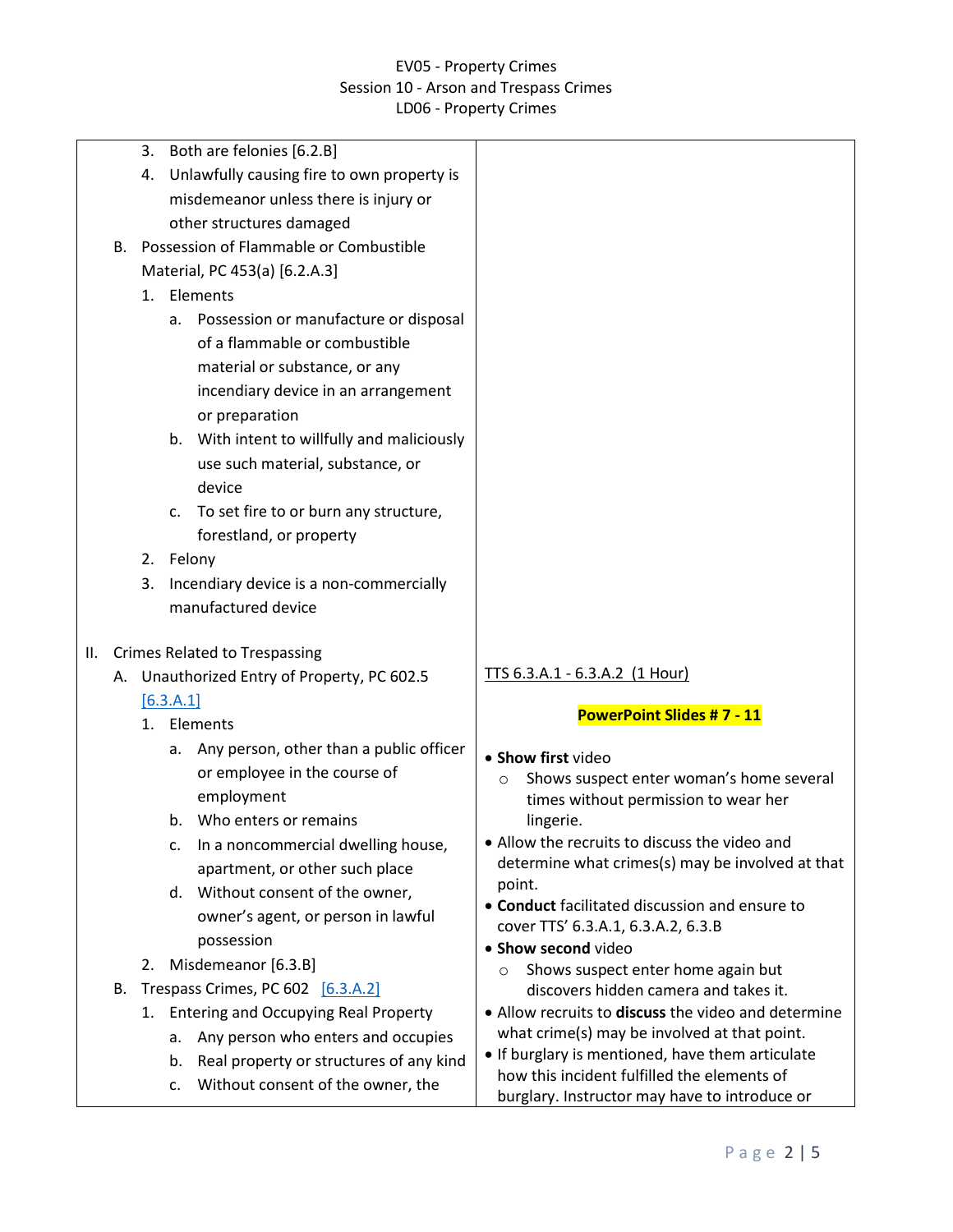|    | owner's agent, or the person in lawful  | explain burglary as it will be covered in a later<br>lesson plan. [6.1.A.4] |
|----|-----------------------------------------|-----------------------------------------------------------------------------|
|    | possession                              |                                                                             |
|    | d. Refusing to leave upon request       |                                                                             |
|    | 2. Trespass                             |                                                                             |
|    | Any person who enters any land,<br>а.   |                                                                             |
|    | whether unenclosed or enclosed by       |                                                                             |
|    | fence,                                  |                                                                             |
|    | b. For the purpose of injuring any      |                                                                             |
|    | property or property rights or          |                                                                             |
|    | Interfering with, obstructing, or<br>C. |                                                                             |
|    | injuring any lawful business or         | Ask: What should officers consider if they                                  |
|    | occupation                              | encounter the suspect, knowing he was in the                                |
|    | d. Carried on by the owner of the land, | victim's home?                                                              |
|    | the owner's agent, or by the person in  | Searching: Possible burglary suspectpossible                                |
|    | lawful possession                       | possession of burglary tools.                                               |
| 3. | Both misdemeanors [6.3.B]               |                                                                             |
|    |                                         |                                                                             |
|    |                                         |                                                                             |
|    |                                         |                                                                             |
|    |                                         |                                                                             |
|    |                                         |                                                                             |
|    |                                         |                                                                             |
|    |                                         |                                                                             |
|    |                                         |                                                                             |
|    |                                         |                                                                             |
|    |                                         |                                                                             |
|    |                                         |                                                                             |
|    |                                         |                                                                             |
|    |                                         |                                                                             |
|    |                                         |                                                                             |
|    |                                         |                                                                             |
|    |                                         |                                                                             |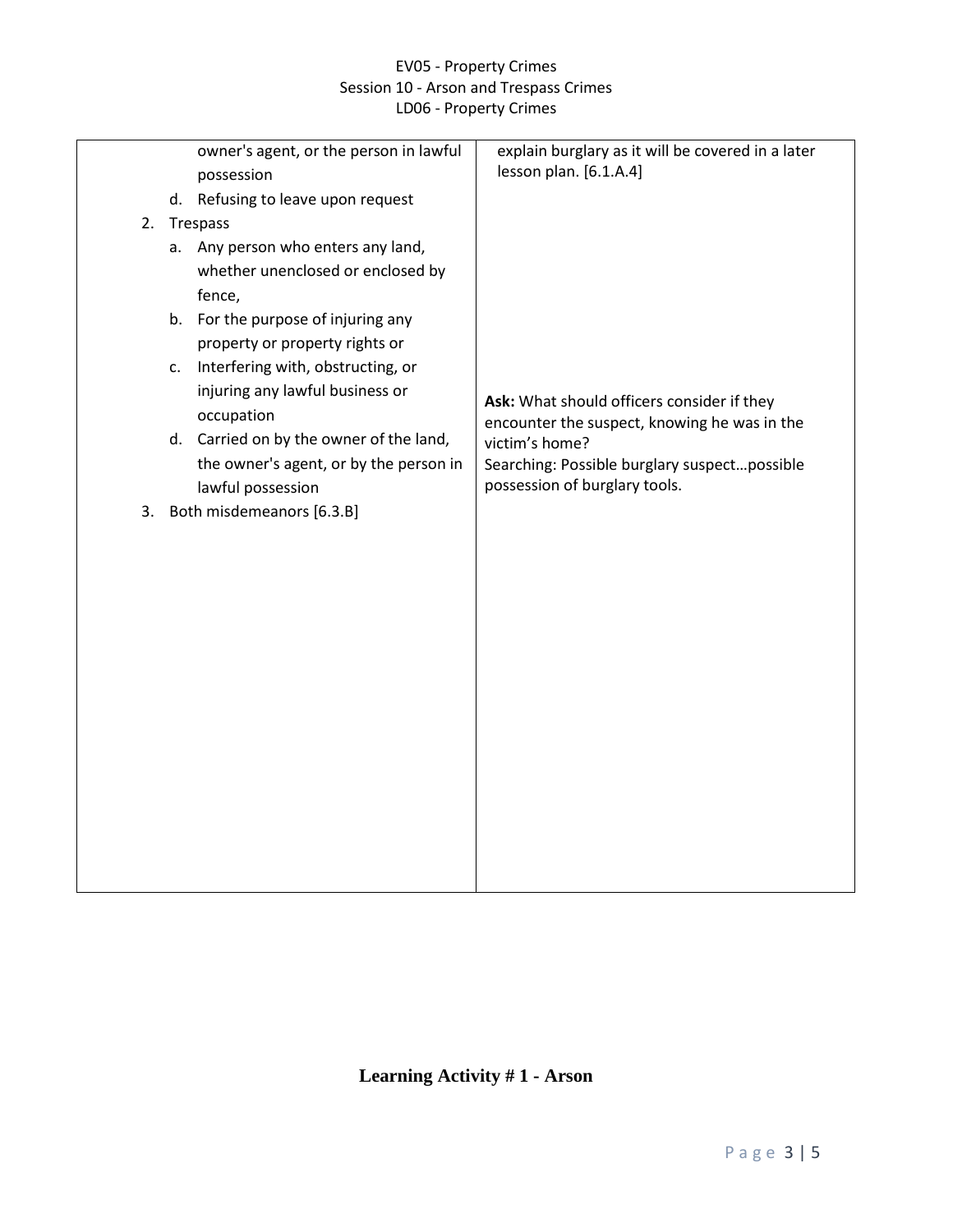**Purpose:** To introduce the recruits to the laws relating to arson.

# **Description:**

- 1. Divide the class into learning teams of 6 8 recruits.
- 2. Ensure each learning team has LAPD Training Bulletin on Arson Investigations. [LAPD]
- 3. Provide the below listed scenario.
- 4. Using CAPRA, allow the learning teams to discuss the scenario and develop an investigative response.

## Scenario:

*Officers were on patrol when they observed a structure fire in the distance. The officers responded to the source of the flames and observed that an apartment building was engulfed in flames.*

- 5. **Ask:** What are our responsibilities during any type of fire? (Refer to Arson Investigation Training Bulletin)
	- a. As a first responder, notify LAFD via communications
	- b. Make observations enroute to fire 1) Weather, hazards, and wind direction 2) Vehicles / suspects fleeing
	- c. Make observations upon arrival
		- 1) Avoid injury to ensure availability during emergency
		- 2) Ensure safety of public and emergency personnel
		- 3) Color of smoke / flame
			- a) May indicate type of fire
			- b) Possible poisonous chemicals involved
		- 4) Unusual characteristics of scene
		- 5) Status of fire alarms, security alarms, security bars, and sprinklers
	- d. Establish security and control
		- 1) Expedite rescue efforts
		- 2) Treat as a crime scene
		- 3) Automatically treat as a crime scene when a body is found
	- e. Conduct filed interviews [LD 30 infused]
	- f. I.D and arrest suspects if appropriate
	- g. Contain and protect the crime scene and collect evidence appropriately
		- 1) Fire patterns
		- 2) Shoe and tire prints
		- 3) POEs
		- 4) Accelerant containers at scene
		- 5) Ignition devices